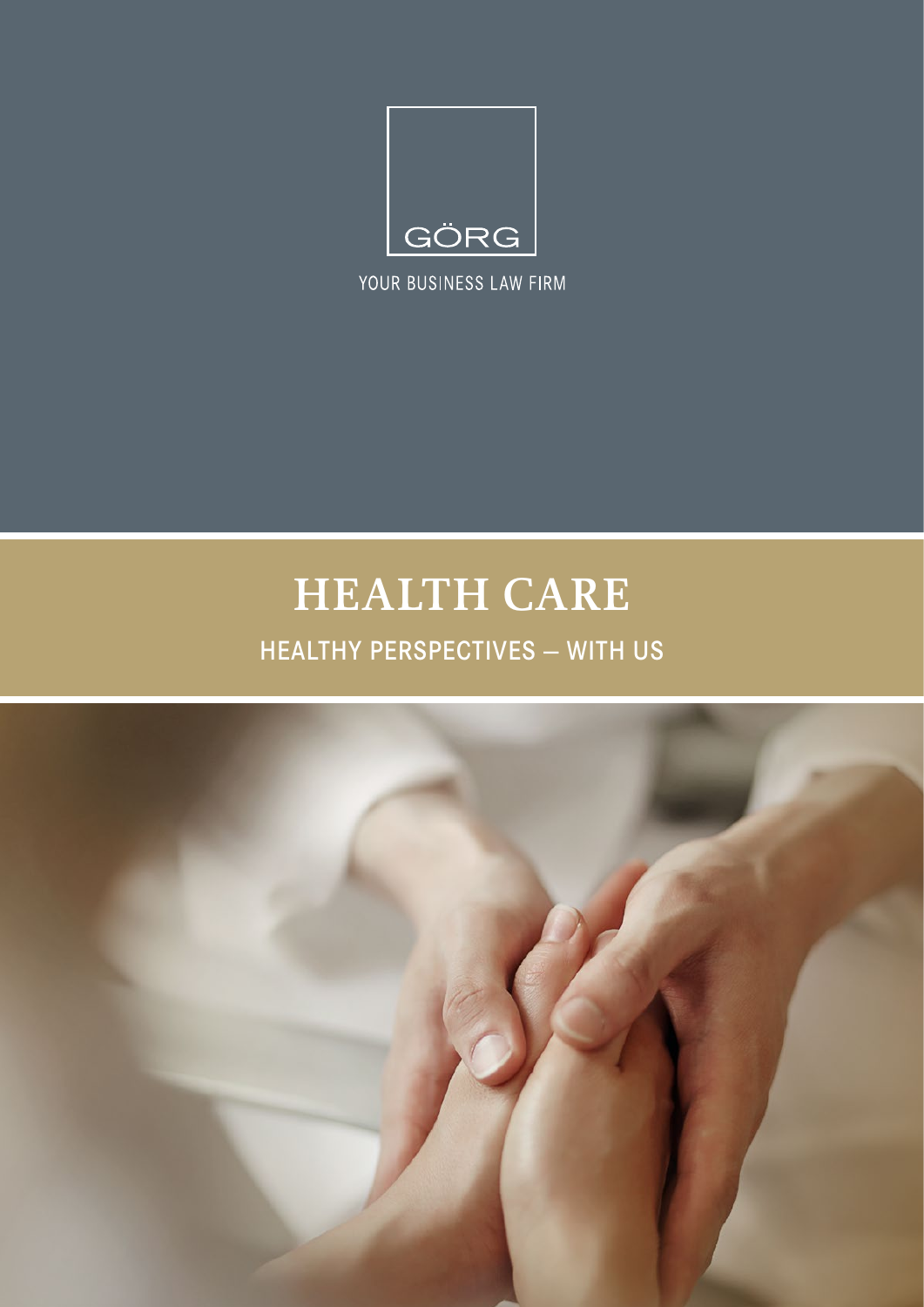# **Combined skills: a comprehensive source of expertise for the health care industry**

One of Germany's leading independent law firms, GÖRG offers clients experience and expertise that cuts across all areas of business law.

The health care sector calls for legal expertise in many different areas. We offer our clients the bundled resources of specialized lawyers who can provide the comprehensive legal advice and support they need. In addition, our clients appreciate our one-on-one approach that is quick, professional and focused on results.

### **High standards – growing demand**

Germany's health care sector is strongly regulated and shaped by many different interests, constantly transforming over the years. In addition, demographic changes are increasing the demand for medical services. As a result, the players in this market are facing an unprecedented source of challenges.

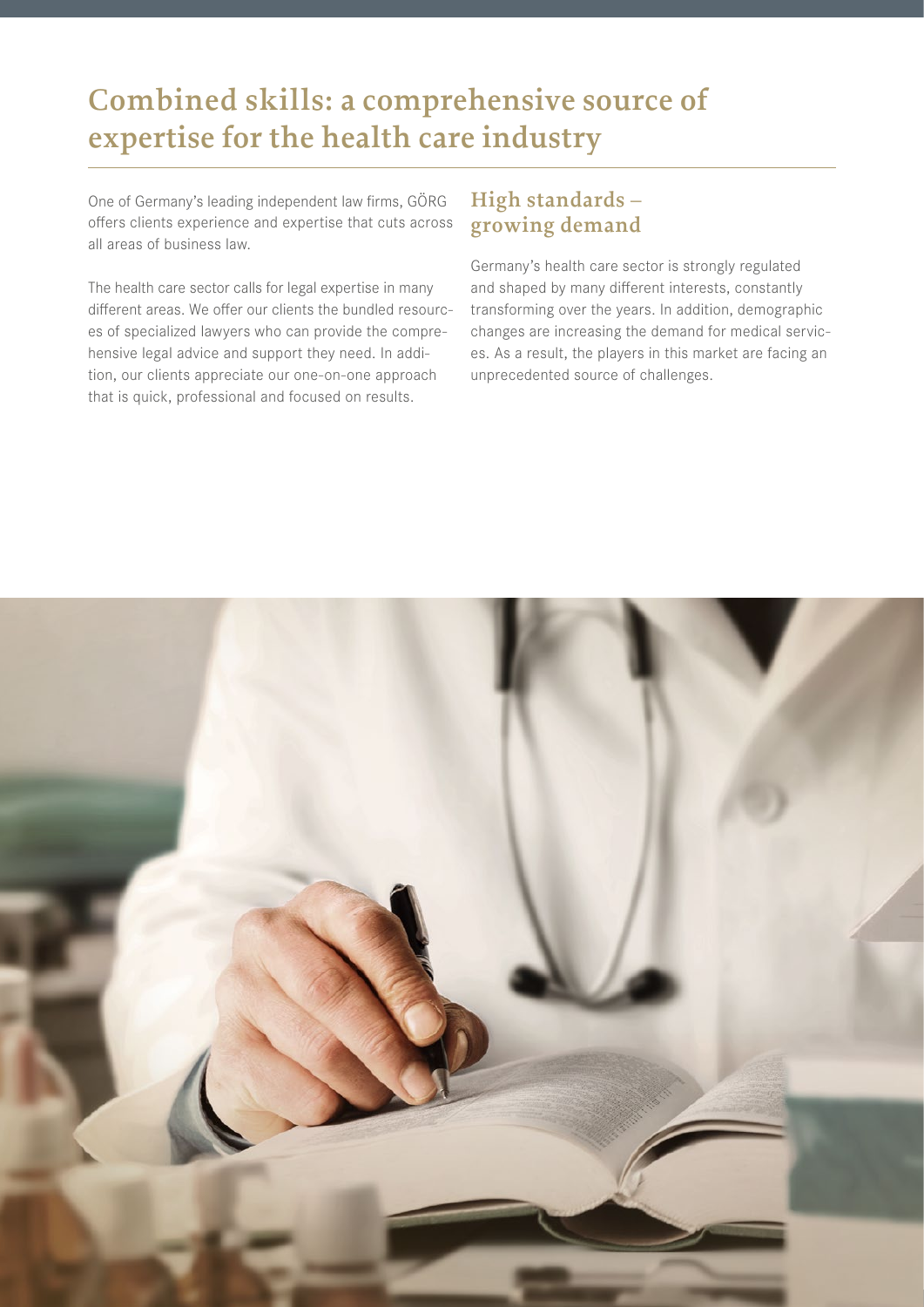# **An overall approach – targeted action: expert advice and support**

### **Corporate law/M&A**

- $\blacksquare$  Incorporation and corporate structuring of medical centres, investment models for medical centres
- M&As, acquisition of companies and investments
- Merger control
- Ongoing advice and support in connection with corporate issues
- Advice and litigation in shareholder disputes
- Formation of non-profit institutions (e.g., registering companies)

## **Distribution and antitrust law**

- Domestic and international commercial and distribution law
- European and German antitrust law
- $\blacksquare$  Contracts with commercial agents/distributors
- General terms and conditions of purchase and sale
- **n** Distribution systems
- Licensing agreements
- Consignment agreements
- $\blacksquare$  Contracts with purchasing cooperatives
- Commission and indemnity claims
- Non-compete clauses
- Litigation as well as domestic and international arbitration
- International compliance (FCPA)

### **Health care law**

- $\blacksquare$  Medical device law
- **Pharmaceutical law**
- **n** Pharmacy law
- Social security law, in particular Social Codes (Sozialgesetzbuch – SGB) V and XI (health care and long-term care insurance)
- **n** Private health insurance
- Medical centres/hospitals
- $\blacksquare$  Care facilities
- Compliance, including but not limited to Sec. 299(a) and (b) of the German Criminal Code (Strafgesetzbuch – StGB), industry specific codes (e. g., FSA, BVMed), etc.
- Healing professions
- **Health data protection**
- Drug advertising law
- $\blacksquare$  Food and cosmetics law

#### **IP**

- <sup>n</sup> Registration and protection of all forms of intellectual property in the healthcare market
- Legal advice on all trademark and brand law issues with special expertise with regard to the lists of goods and services in the healthcare sector
- $\blacksquare$  E-health and health 2.0
- Health tech projects
- Mobile advices and health apps
- **n** Telematics
- Data protection
- Representation in court proceedings, in the case of written warnings and in proceedings for interim legal protection

### **Labour and employment law**

- n Drafting and implementing restructuring measures involving employment issues
- Advice on the ramifications of Sec. 613 a of the German Civil Code (Bürgerliches Gesetzbuch – BGB) in connection with business transfers
- Drafting and negotiating employment contracts (including social plans)
- Temporary staff
- Non-compete clauses in employment agreements
- **Employment law advice on specific activities of** religious institutions relating to health care: unique legal status, employee representation, employment contracts with religious institutions, etc.
- supplementary pension funds
- Proceedings to determine employment status (e.g., status of physicians as employees vs. independent contractors)

#### **Procurement law**

- $\blacksquare$  Advice and support in connection with tender procedures pursuant to Social Code V
- n Implementation/control of complex technology and infrastructure projects in the health care sector
- Optimization of procurement structures in the hospital sector
- Representation in procurement review proceedings
- Strategic advice and support for procuring entities in connection with requests for tender and tender processes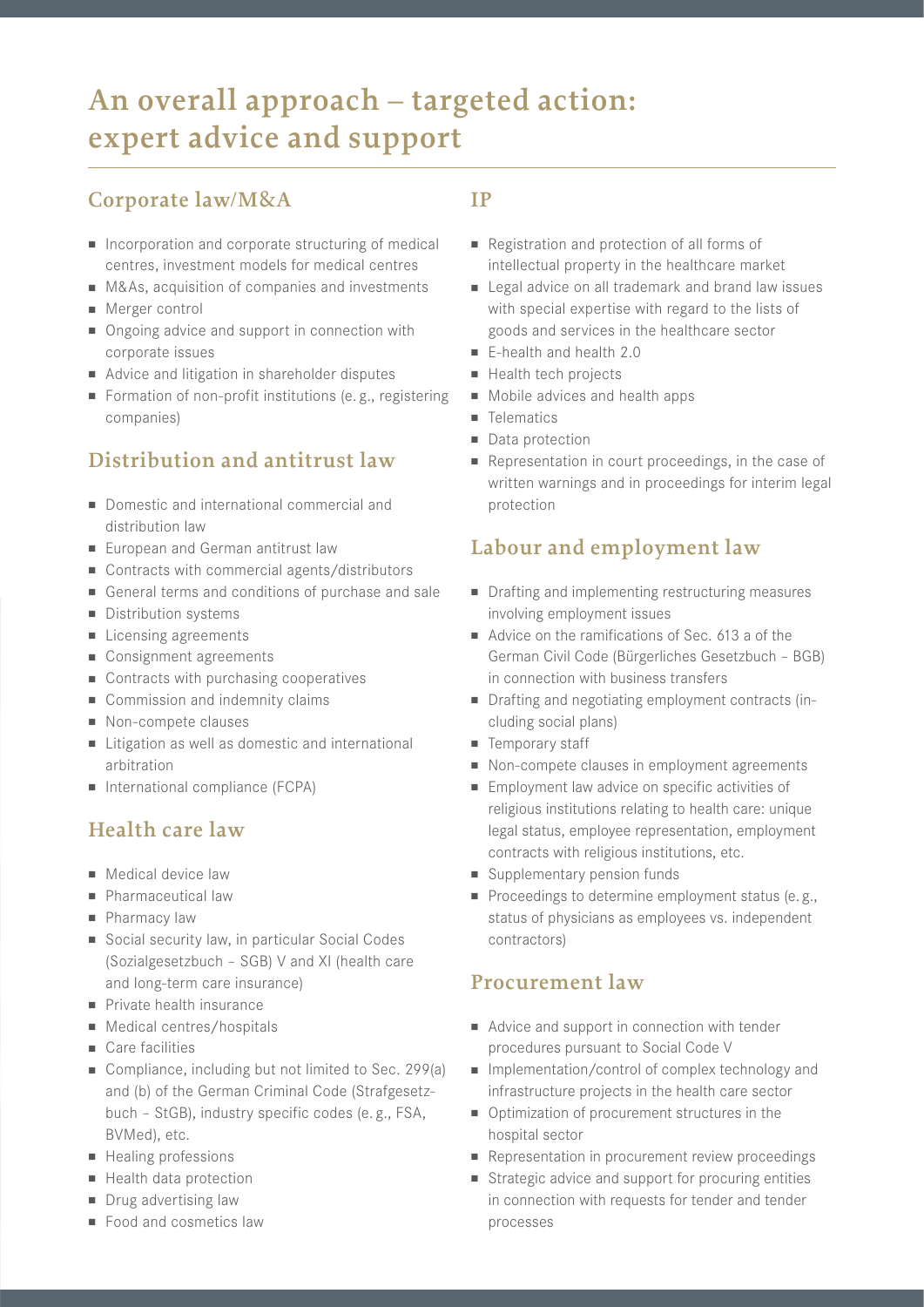

 $\blacksquare$  Support/guidance for compliance with applicable state aid for structural, restructuring and investment projects in the health care sector

#### **Real estate law**

- Drafting of leases for medical practices, medical centres, care facilities and hospitals
- Ongoing advice and support on issues related to leases for operators of care facilities and hospitals
- Real estate transactions, including but not limited to due diligence reviews, as well as drafting and negotiating of contracts
- **n** Litigation

## **Restructuring**

- n Restructuring and reorganizing private, public and church-owned hospitals and medical centres
- Self-administered insolvency proceedings (involvement as CRO/authorized representative)
- $\blacksquare$  Pre-insolvency restructuring advice
- **Preparation and implementation of insolvency plans**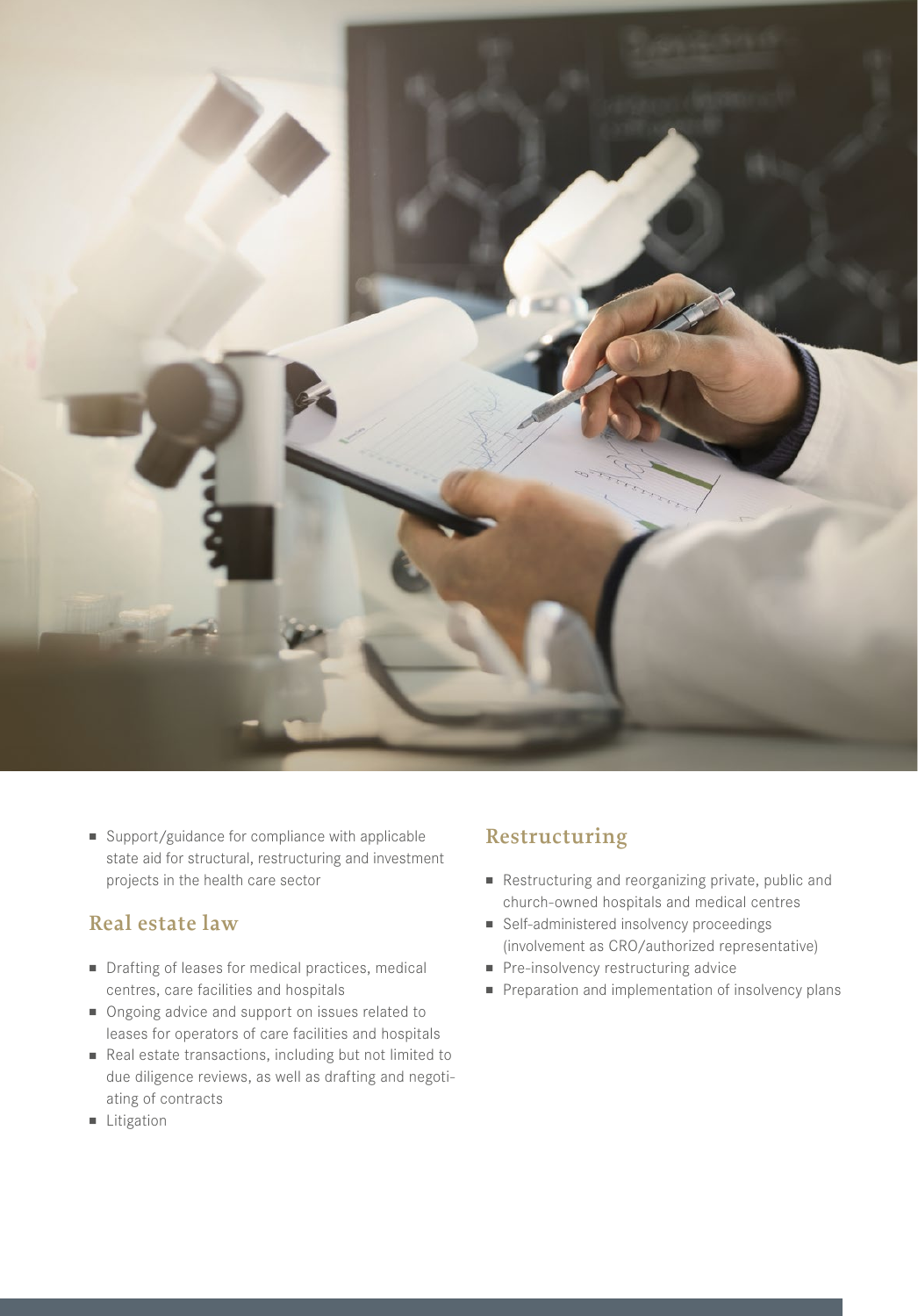

### **Joining forces for effective solutions**

GÖRG combines specialized legal expertise with indepth knowledge of the health care industry to provide the best possible solutions to the challenges facing our clients – quickly and effectively. The members of our Health Care Practice Group, who come from various specialized areas, regularly get together to review current developments in the industry as well as to exchange and discuss information and opinions on relevant legal aspects.

This enables us to provide our clients in the health care sector with a complete array of services. Our specialized lawyers provide legal advice and strategic support on many different issues for virtually all players in the health care market, such as associations, health insurers, private and public clinics as well as hospitals, care facilities, medical practices and laboratories, pharmacies, medical device manufacturers and vendors of medical technology, investors, banks and public-sector clients.